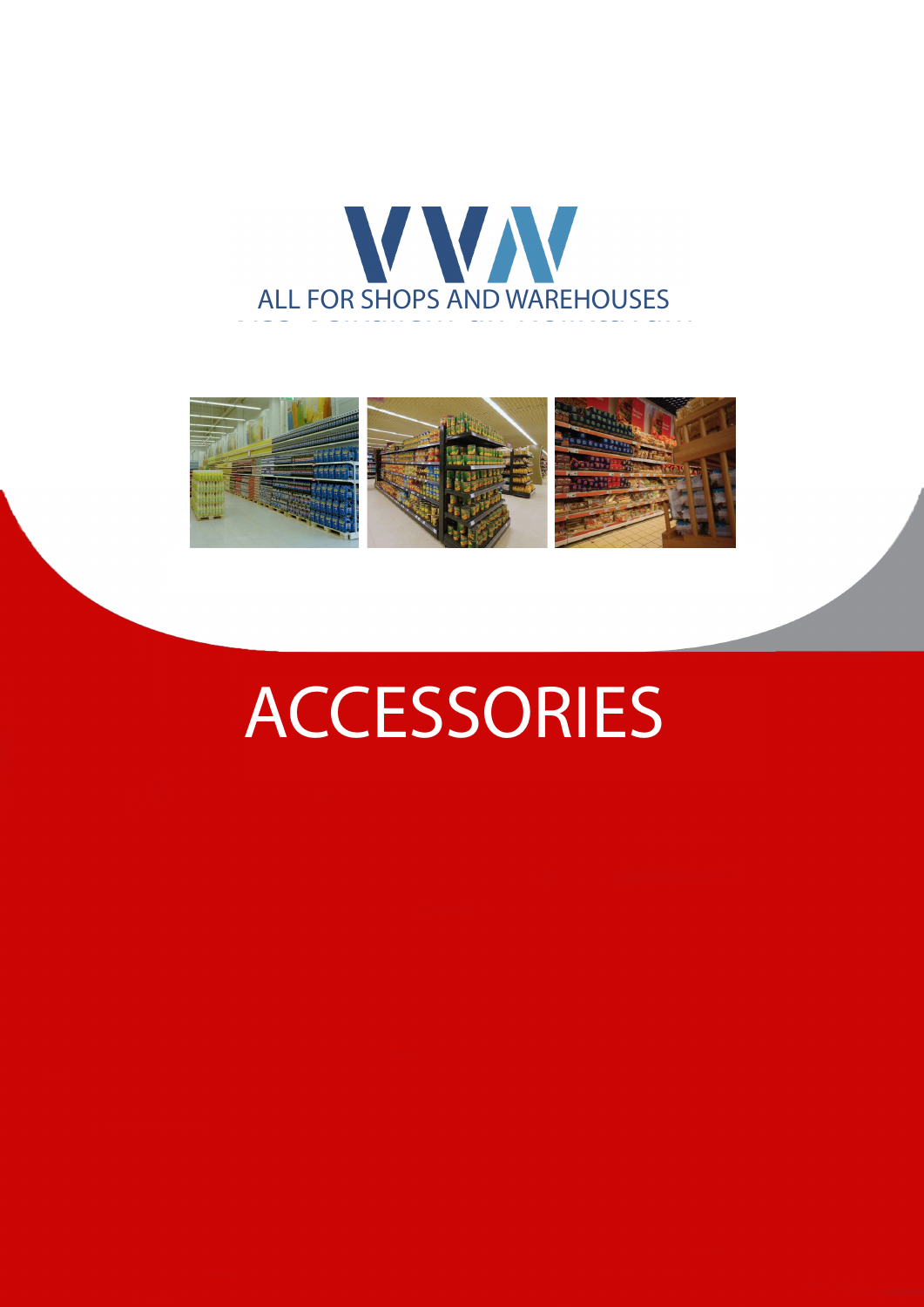## ACCESSORIES

#### FRAME



**A1 frame, red** RA10

RA20

**A2 frame, yellow**

**A3 frame, clear** RA30

**A3 frame, blue** RA31

**A3 frame, green** RA32

**A3 frame, red** RA33

**A4 frame, blue** RA40

**A4 frame, green**

**A4 frame, red** RA42

**A4 frame, gray**

RA41

RA43

**A5 frame, orange** RA50

**A6 frame, blue** RA60

**A6 frame, red** RA61

**A6 frame, white** RA62

#### PROTECTIVE POCKET FOR FRAME



**Protective pocket for frame, A1** AKRA1

**Protective pocket for frame, A2** AKRA2

**Protective pocket for frame, A3** AKRA3

**Protective pocket for frame, A4** AKRA4

**Protective pocket for frame, A5** AKRA5

**Protective pocket for frame, A6** AKRA6

#### **STANDS**



**Stand** STAT01



**Stand, telescopic 330-510** STATT01

**Stand, telescopic 580-1010** STATT02

**Stand, telescopic 830-1510** STATT03



**Stand, telescopic 330-510** STATT04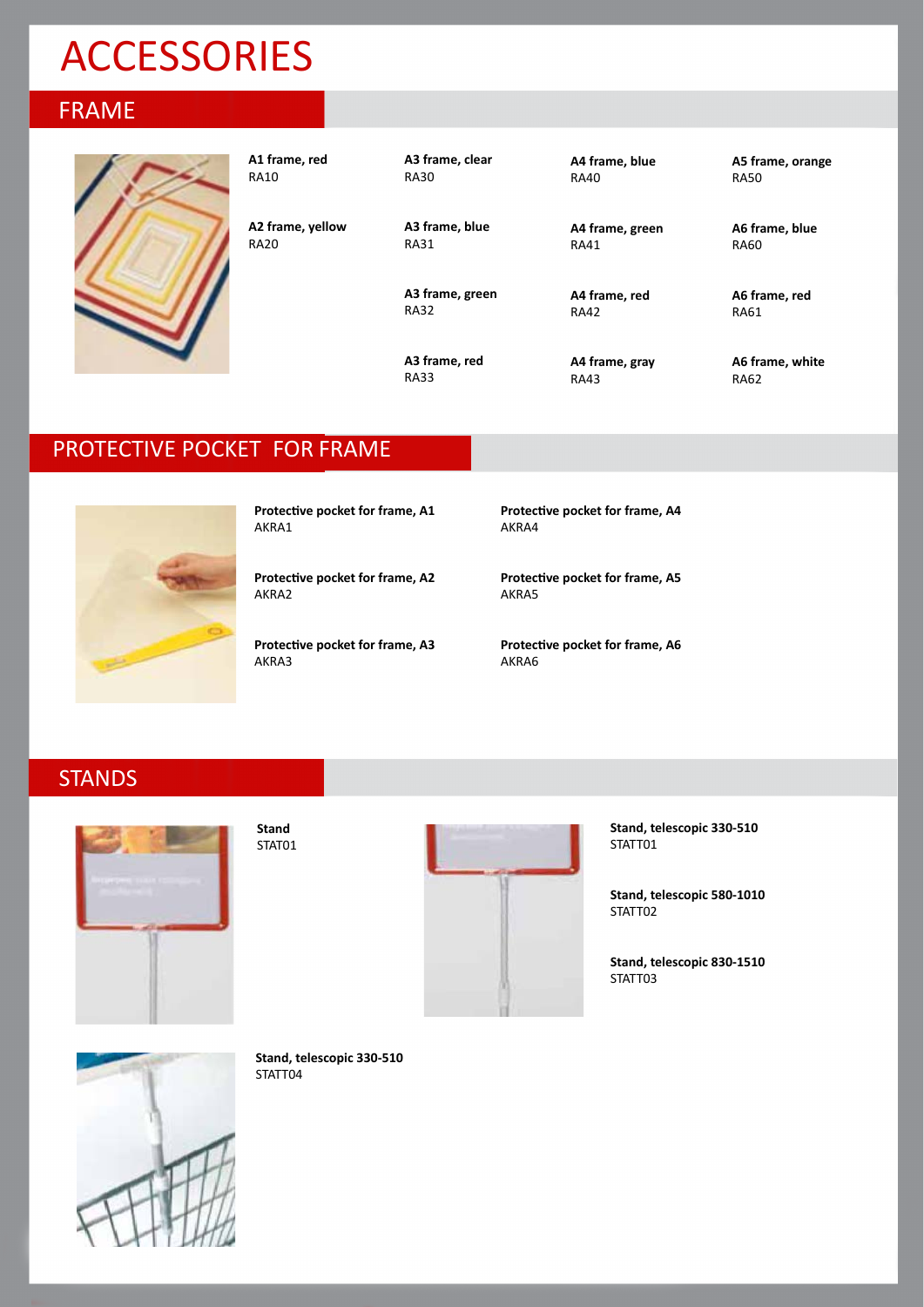## FOOT



**Plastic foot** PP01

**Metal foot** PM01



#### **MOUNTS**



**Clamp with mooving hooks** ST01



**Clamp for the frame** ST<sub>02</sub>



**Clamp for frame hanging** ST03



**Clamp-90 ar with tape** ST04



**Clamp-00 with tape** ST05



**Support-90, straight** ST06

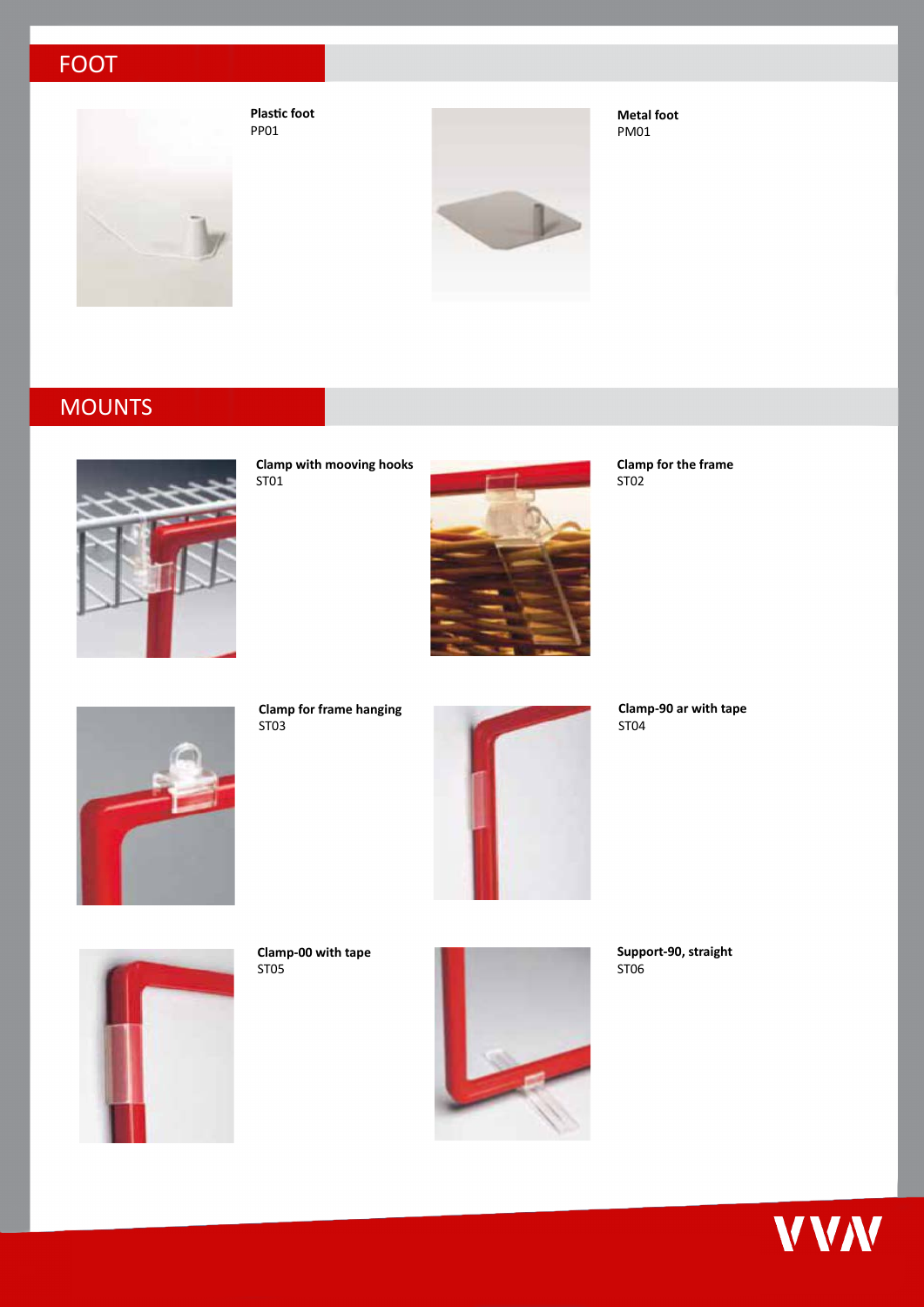

**Support-75, backhanded** ST07



**Mount for bottles** ST08



**Magnet, big-00** ST10



**Magnet, big-90** ST09



**Magnet small-00**



**Magnet, small-90** ST11



ST12



**Magnetic hand** ST13



**Metal claws** ST14

## REGISTRY SYSTEM



**Registry system stand** RSS01

**Registry system frame, A4, red** RSR01

**Registry system frame, A4, blue** RSR02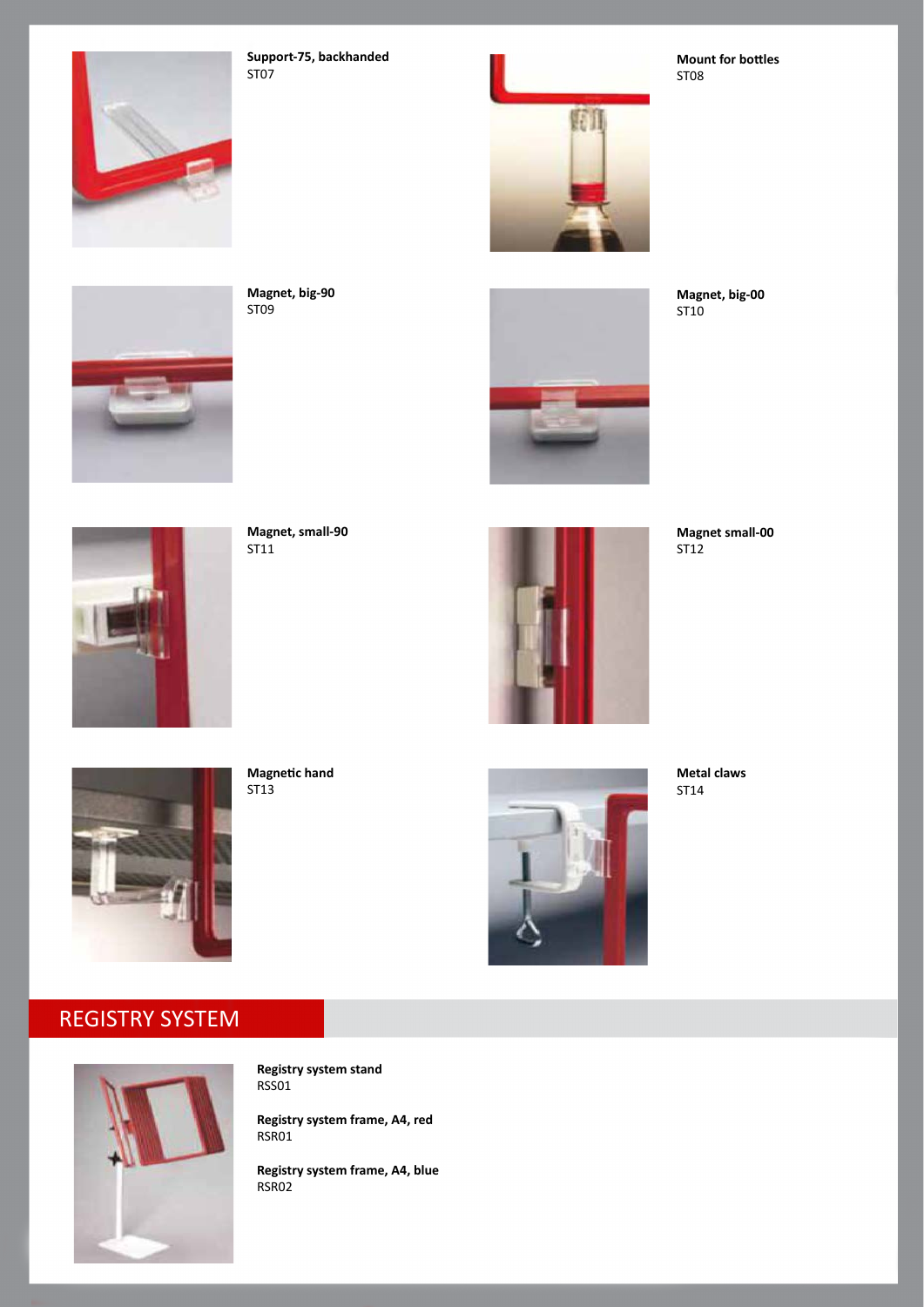## INFORMATION HOLDERS



**Information holder, backhanded, A4** IT01

**Information holder, backhanded, A5** IT02

**Information holder, backhanded, A6** IT03



**Information holder, straight, A4** IT04

**Information holder, straight, A5** IT05

**Information holder, straight, A6** IT06



**Dispenser without support, with holes, A4** IT07

**Dispenser without support, with holes, A5** IT08

**Dispenser without support, with holes, 1/3 A4** IT09



**Dispenser with support, with holes, A4** IT10

**Dispenser with support, with holes, A5** IT11

**Dispenser with support, with holes, 1/3 A4** IT12



**Dispenser support** IT13



**Brochure holder, A4** IT14



**Information holder, 40x80 mm** IT15

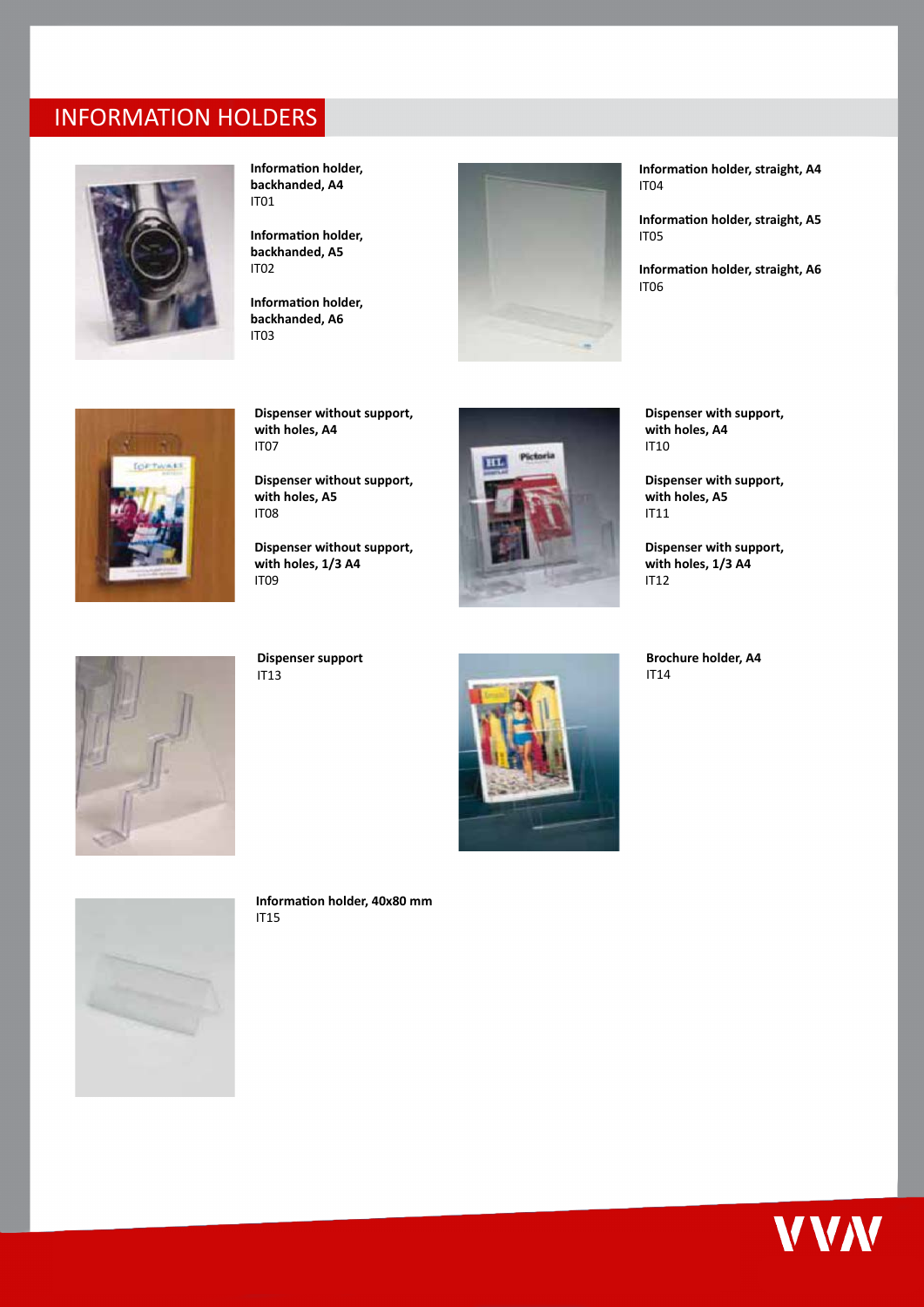## CASH TRAY



**Cash tray** NT01

## PRICE HOLDER



**Price holder,clean, 150 mm** SVT01



**Price holder, aluminum, with 2 tapes** SVT02

#### LOOP



**Loop to suspension products with tape**  $\overline{c01}$ 



**Loop with tape**  $CO<sub>2</sub>$ 

## COIL



**Coil, long** SP01

**Coil, medium** SP02

**Coil, small** SP03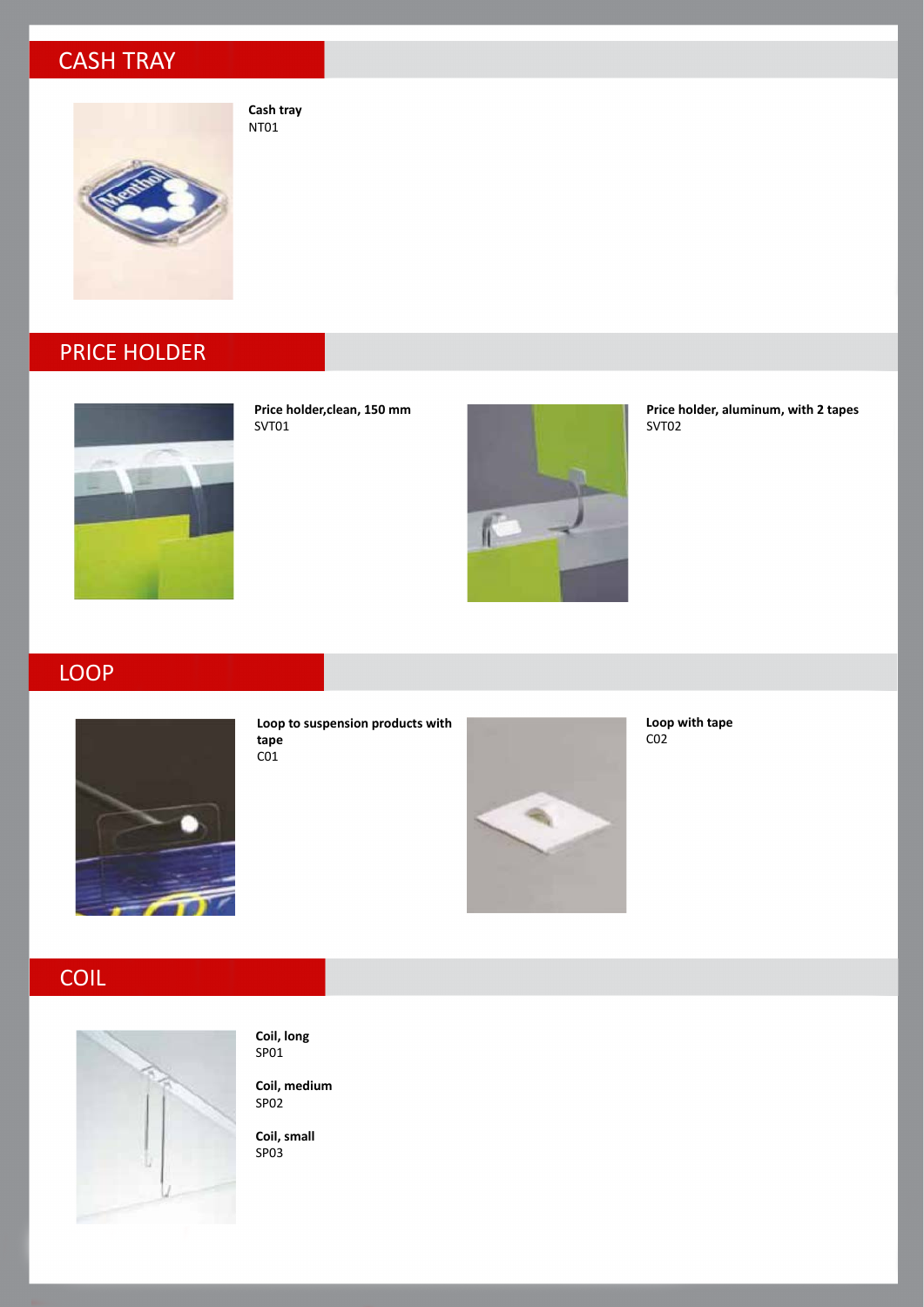## SHOPPING CART



**Shopping cart 27l, red** IG01

**Shopping cart 27l, blue** IG02

**Shopping cart 27l, gray** IG03

#### PEG



**Peg with mark holder** K01

**Peg with mark holder 50 mm** K02

**Peg with mark holder, 100 mm** K03

## TAPE PADS



**Double-sided tape pads** LS01

#### **HOOKS**



**Metal S-type hooks, 50 mm** AA01



**Coupon hook, 80 mm** AA02

**Coupon hook, 30 mm** AA03

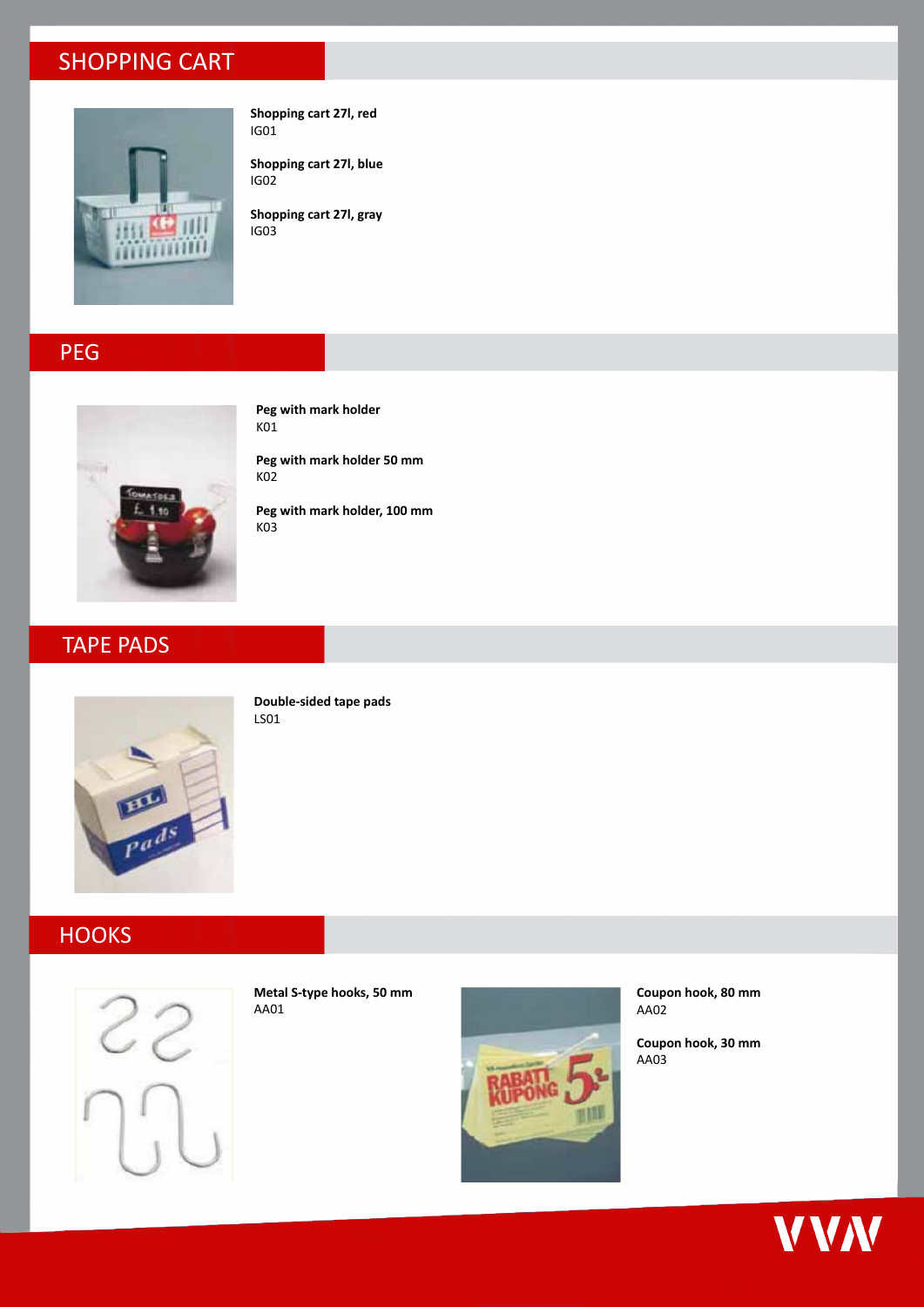## RINGS



**Sausage ring - 50** GR50

**Sausage ring - 30** GR30

**Sausage ring - 40** GR40

**Sausage ring - 70** GR70

**Sausage ring - 90** GR90

#### DELI ACCESSORIES



**Deli support foot, black** DA01



**Deli needle, black** DA02



**Deli mark holder, black** DA03



**Deli support foot, white** DA04



**Deli stad 100 mm, white** DA05



**Deli leg with pin** DA06



**Deli pin** DA07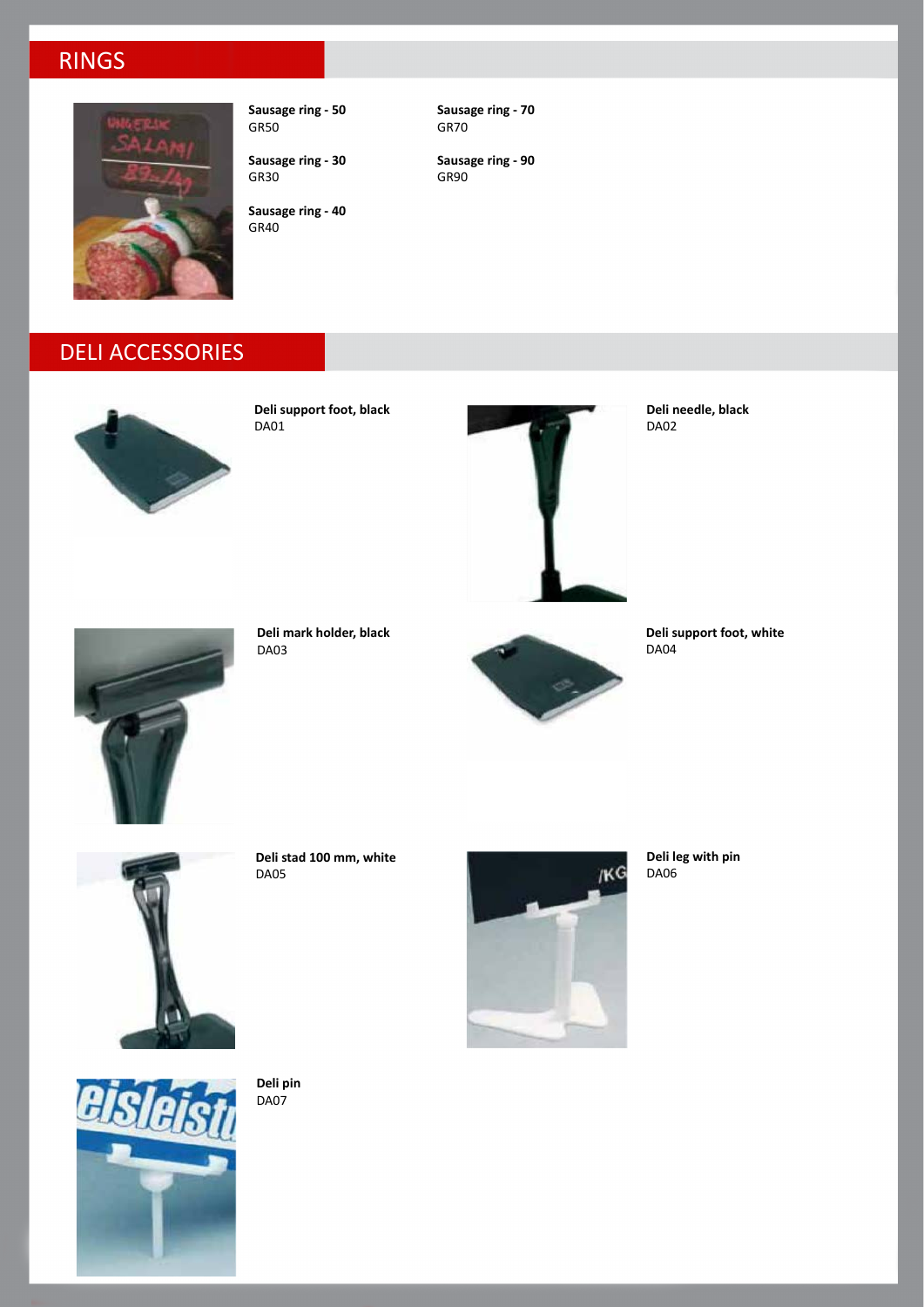#### MARK PRICE HOLDER



**Price tags holders, 39x100 mm** CZT01

#### **BLACKBOARD**



**Blackboard** T01

#### SUPPORT CASETTES OF PRICE



**Support price cassette** ACK01

#### CASSETTE OF PRICE



**Price cassette with inserts** CK01

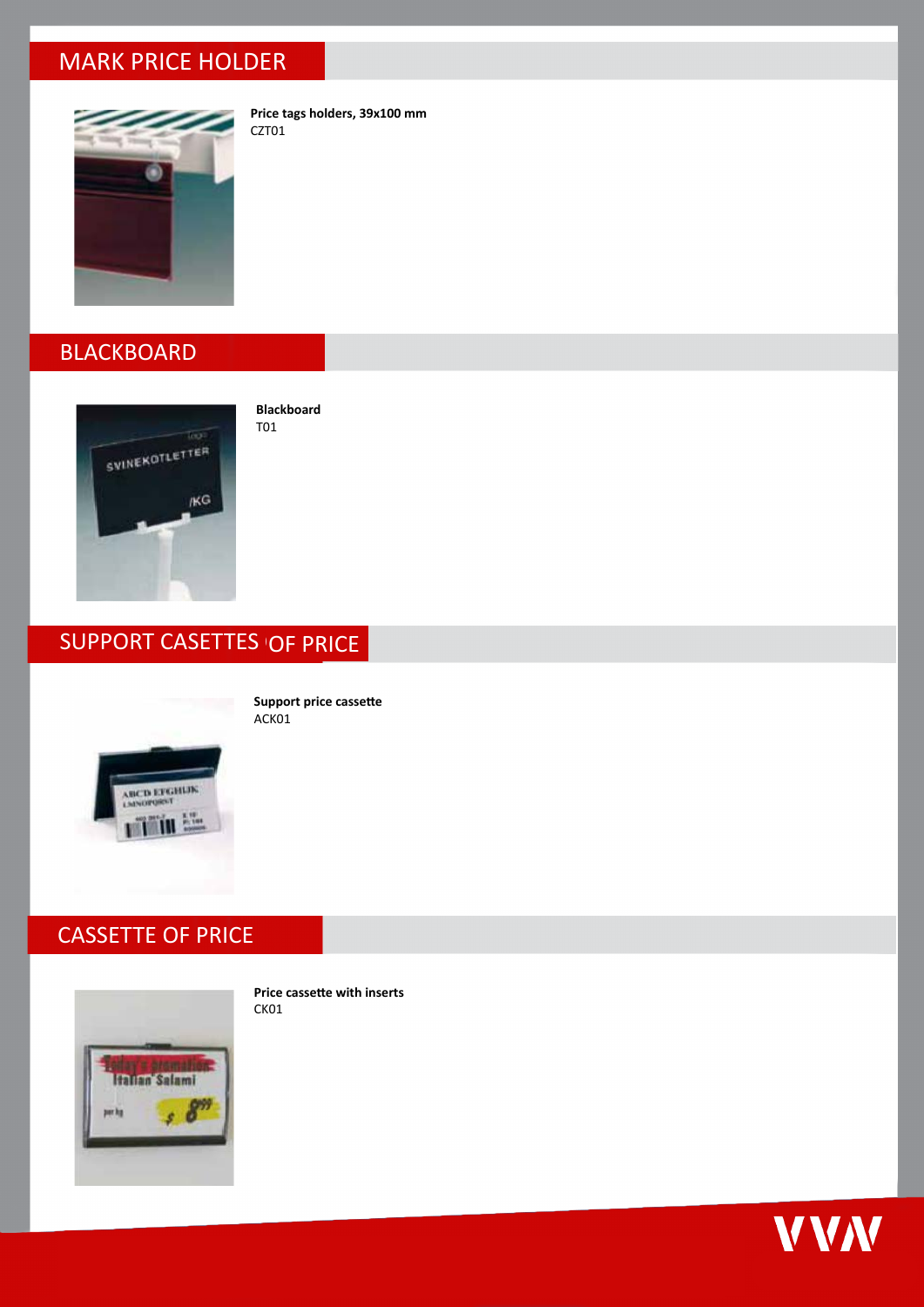## ACCESSORIES POSTER



**Poster clamp, white, 1200 mm** APL01

**Poster clamp, clear, 1000 mm** APL02



**Loop for poster clamp** APL03



**Poster clamp, sticking, clear, 1000 mm** APL04



**Loop Gripper for poster clamp** APL05



**Poster clamp Gripper, clear, 1000 mm** APL06

#### **STAND**



**A-stend, A1, aluminum** STE01



**Wind stends, 1000x700, aluminum** STE02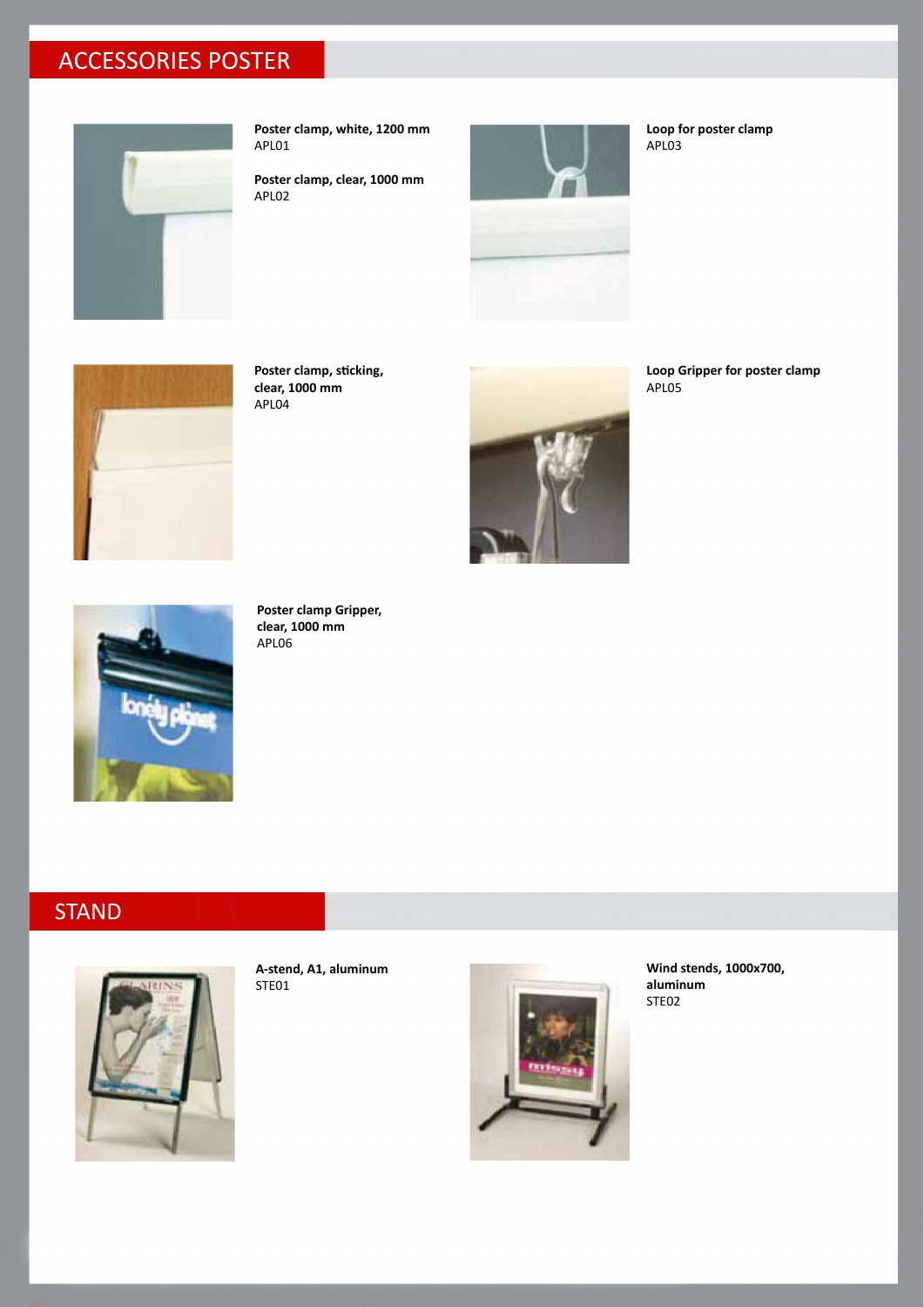#### WALL FRAME



**Wall frame, 1000x700, aluminum** SNR01

## **DISPENSERS**



**Spreader, 60 mm** SAD01



**Spreader, 120 mm** SAD02

## OPTIMAL RUNNERS



**Optimal runner the front support, sticking** OPV01



**Optimal runner, sticking** OPV02



**Optimal runner, magnetic** OPV03



**Optimal runner the front support, magnetic** OPV04